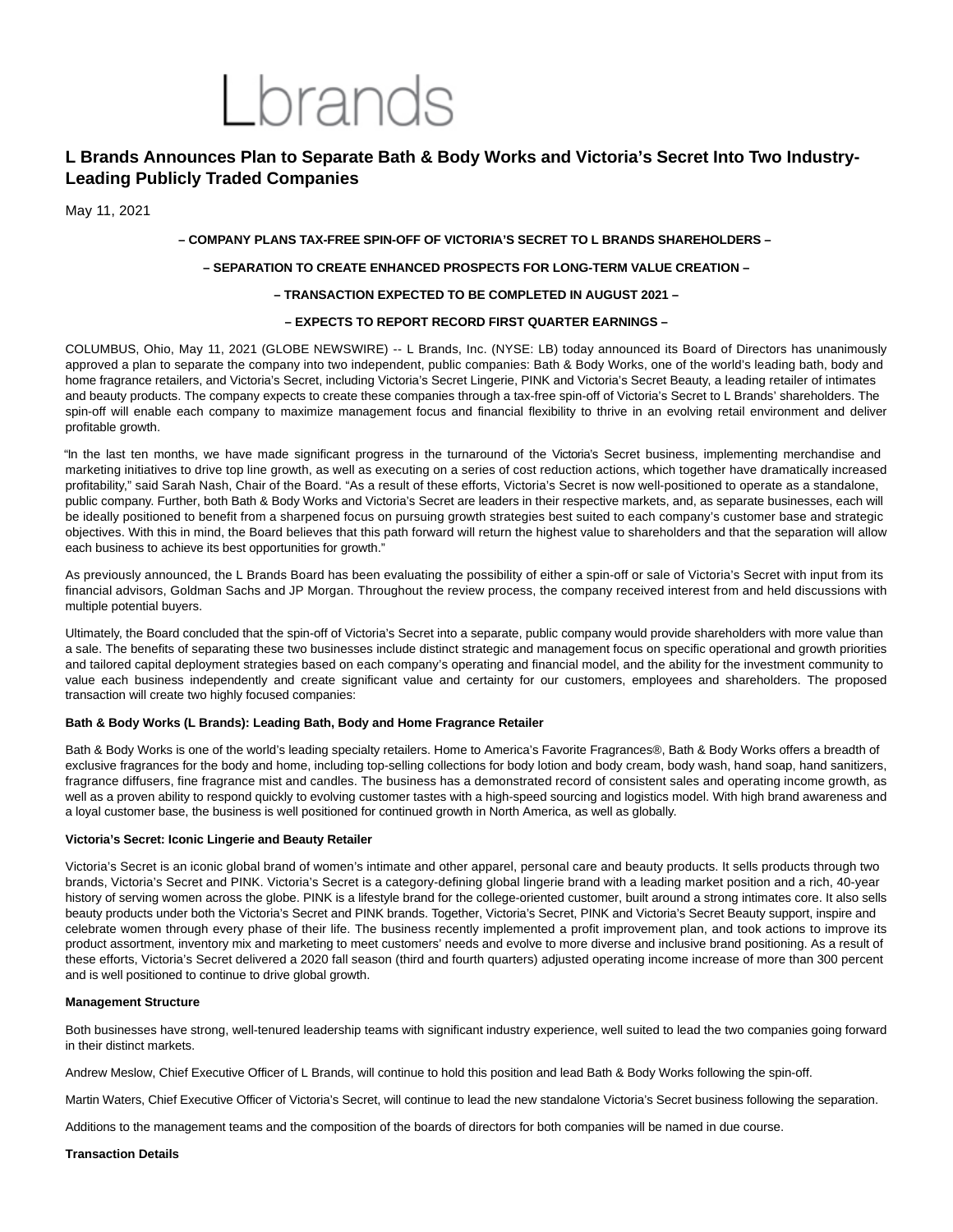The spin-off is expected to be effected through a pro-rata distribution to L Brands shareholders of common stock of a newly-formed entity holding certain assets and liabilities comprising the Victoria's Secret business. The spin-off is generally expected to qualify as tax free to L Brands and its shareholders for U.S. federal income tax purposes. The transaction is currently expected to be completed in August 2021, subject to certain customary conditions, including final approval of the L Brands Board and effectiveness of a Form 10 registration statement filed with the U.S. Securities and Exchange Commission.

## **Preliminary First Quarter 2021 Results**

L Brands expects to report first quarter earnings per share of approximately \$0.97, which includes a charge related to the early extinguishment of debt of \$0.28 per share. Excluding this charge, the company expects to report adjusted earnings per share of approximately \$1.25 versus its previous guidance of \$0.85 to \$1.00. The increase reflects continuing strong sales and margin results at both Bath & Body Works and Victoria's Secret, which benefitted from stimulus payments and the relaxation of COVID-19 restrictions, as previously reported. For the first quarter, the company expects to report total operating income of approximately \$570 million, including approximately \$380 million at Bath & Body Works and approximately \$245 million at Victoria's Secret. The company will report its first quarter earnings results after the close of the market on May 19.

Meslow commented "We anticipate L Brands will deliver a record first quarter earnings result, driven by continued strength and exceptional performance at Bath & Body Works and a significant improvement at Victoria's Secret. We are confident in the growth opportunities for each business and are excited to share our vision for each business as we continue to work toward the August separation."

The company reported net sales of \$3.024 billion for the first quarter ended May 1, 2021, compared to net sales of \$1.654 billion for the first quarter ended May 2, 2020. First quarter 2020 sales were negatively impacted by the closure of stores for approximately half the quarter due to the COVID-19 pandemic. First quarter 2021 sales increased 15 percent compared to sales of \$2.629 billion in the first quarter of 2019.

At Bath & Body Works, net sales were \$1.469 billion for the first quarter ended May 1, 2021, compared to net sales of \$760.6 million for the first quarter ended May 2, 2020. First quarter 2021 sales increased 60 percent compared to the first quarter of 2019. First quarter 2021 U.S. and Canada store sales increased 47 percent to \$1.050 billion compared to \$714.3 million in 2019. First quarter 2021 sales in the direct channel were \$349.2 million, an increase of 21 percent compared to 2020 and a 123 percent increase compared to 2019.

At Victoria's Secret, net sales were \$1.554 billion for the first quarter ended May 1, 2021, compared to net sales of \$893.6 million for the first quarter ended May 2, 2020. First quarter 2021 sales decreased 7 percent compared to the first quarter of 2019 and reflect the net closure of 233 companyoperated stores since the first quarter of 2019. Comparable U.S. and Canada store sales for the first quarter of 2021 decreased 3% compared to the first quarter of 2019. First quarter 2021 sales in the direct channel were \$520.9 million, an increase of 69 percent compared to 2020 and a 44 percent increase compared to 2019.

## **Advisors**

Goldman Sachs and JP Morgan are serving as financial advisors and Davis Polk & Wardwell is serving as legal counsel to L Brands. Wachtell, Lipton, Rosen & Katz is serving as legal counsel to the independent directors of the Board.

## **ABOUT L BRANDS:**

L Brands, through Bath & Body Works, Victoria's Secret and PINK, is an international company. The company operates 2,681 company-operated specialty stores in the United States, Canada and Greater China, in more than 700 franchised locations worldwide and through its websites worldwide.

## **Safe Harbor Statement Under the Private Securities Litigation Reform Act of 1995**

We caution that any forward-looking statements (as such term is defined in the Private Securities Litigation Reform Act of 1995) contained in this report or made by our Company or our management involve risks and uncertainties and are subject to change based on various factors, many of which are beyond our control. Accordingly, our future performance and financial results may differ materially from those expressed or implied in any such forward-looking statements. Words such as "estimate," "project," "plan," "believe," "expect," "anticipate," "intend," "planned," "potential" and any similar expressions may identify forward-looking statements. Risks associated with the following factors, among others, in some cases have affected and in the future could affect our financial performance and actual results and could cause actual results to differ materially from those expressed or implied in any forward-looking statements included in this report or otherwise made by our company or our management:

- the spin-off may not be consummated within the anticipated time period or at all;
- disruption to our business in connection with the proposed spin-off and that we could lose revenue as a result of such disruption;
- the spin-off may not be tax-free for U.S. federal income tax purposes;
- a loss of synergies from separating the businesses that could negatively impact the balance sheet, profit margins or earnings of both businesses or that the companies resulting from the spin-off do not realize all of the expected benefits of the spin-off;
- the combined value of the common stock of the two publicly-traded companies will not be equal to or greater than the value of our common stock had the spin-off not occurred;
- general economic conditions, consumer confidence, consumer spending patterns and market disruptions including pandemics or significant health hazards, severe weather conditions, natural disasters, terrorist activities, financial crises, political crises or other major events, or the prospect of these events;
- the novel coronavirus (COVID-19) global pandemic has had and is expected to continue to have an adverse effect on our business and results of operations;
- the seasonality of our business;
- divestitures or other dispositions, including a spin-off of Victoria's Secret and related operations and contingent liabilities from businesses that we have divested;
- difficulties arising from turnover in company leadership or other key positions;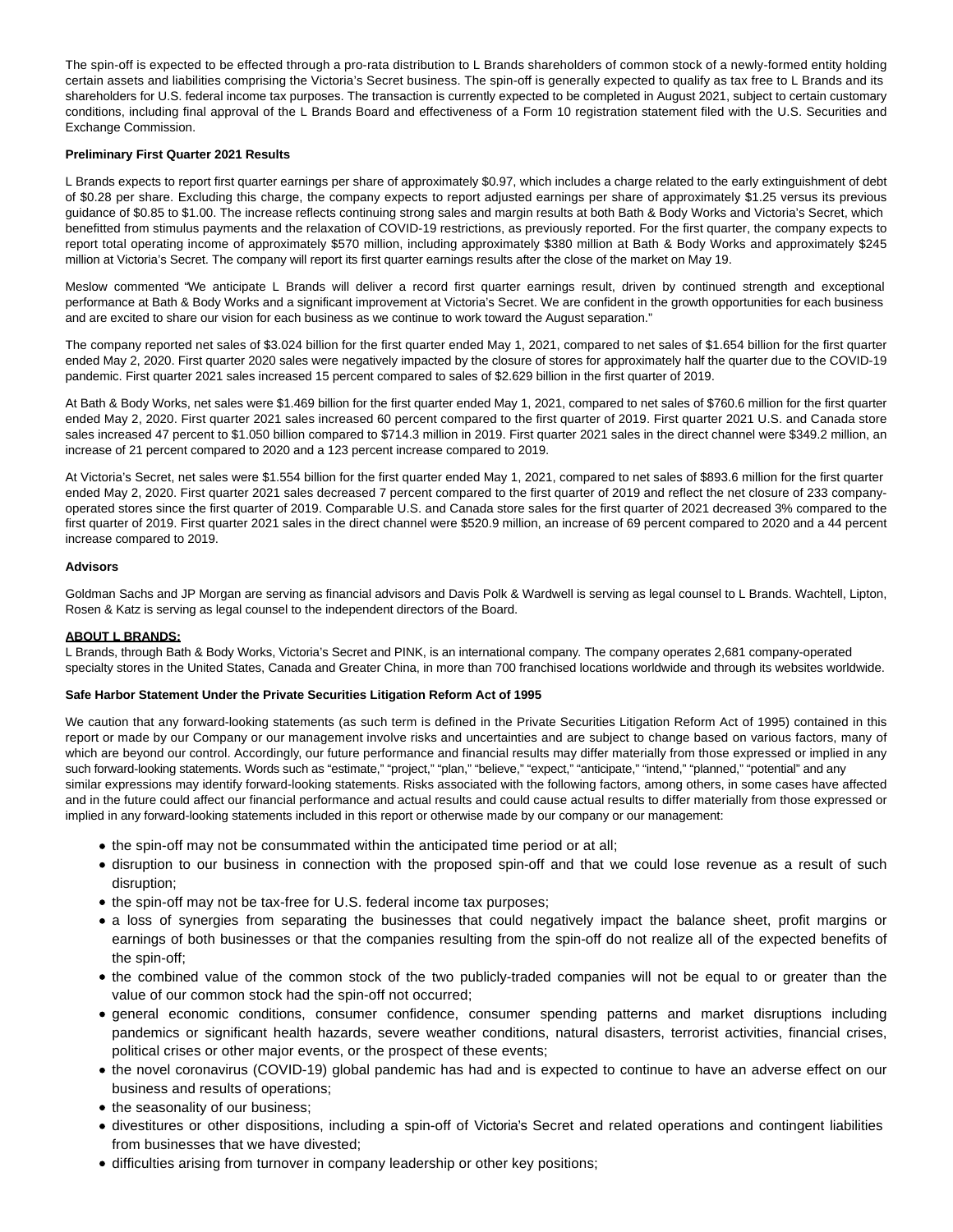- our ability to attract, develop and retain qualified associates and manage labor-related costs;
- the dependence on mall traffic and the availability of suitable store locations on appropriate terms;
- our ability to grow through new store openings and existing store remodels and expansions;
- our ability to successfully operate and expand internationally and related risks;
- our independent franchise, license and wholesale partners;
- our direct channel businesses;
- our ability to protect our reputation and our brand images;
- our ability to attract customers with marketing, advertising and promotional programs;
- our ability to maintain, enforce and protect our trade names, trademarks and patents;
- the highly competitive nature of the retail industry and the segments in which we operate;
- consumer acceptance of our products and our ability to manage the life cycle of our brands, keep up with fashion trends, develop new merchandise and launch new product lines successfully;
- our ability to source, distribute and sell goods and materials on a global basis, including risks related to:
- political instability, environmental hazards or natural disasters;
- significant health hazards or pandemics, which could result in closed factories, reduced workforces, scarcity of raw materials, and scrutiny or embargoing of goods produced in infected areas;
- duties, taxes and other charges;
- legal and regulatory matters;
- volatility in currency exchange rates;
- local business practices and political issues;
- potential delays or disruptions in shipping and transportation and related pricing impacts;
- disruption due to labor disputes; and
- changing expectations regarding product safety due to new legislation;
- our geographic concentration of vendor and distribution facilities in central Ohio;
- $\bullet$  fluctuations in foreign currency exchange rates;
- the ability of our vendors to deliver products in a timely manner, meet quality standards and comply with applicable laws and regulations;
- fluctuations in product input costs;
- our ability to adequately protect our assets from loss and theft;
- fluctuations in energy costs;
- increases in the costs of mailing, paper, printing or other order fulfillment logistics;
- claims arising from our self-insurance;
- our and our third-party service providers' ability to implement and maintain information technology systems and to protect associated data;
- our ability to maintain the security of customer, associate, third-party and company information;
- stock price volatility;
- our ability to pay dividends and related effects;
- shareholder activism matters;
- our ability to maintain our credit rating;
- our ability to service or refinance our debt and maintain compliance with our restrictive covenants;
- our ability to comply with laws, regulations and technology platform rules or other obligations related to data privacy and security;
- our ability to comply with regulatory requirements;
- legal and compliance matters; and
- tax, trade and other regulatory matters.

We are not under any obligation and do not intend to make publicly available any update or other revisions to any of the forward-looking statements contained in this report to reflect circumstances existing after the date of this report or to reflect the occurrence of future events even if experience or future events make it clear that any expected results expressed or implied by those forward-looking statements will not be realized.

For further information, please contact:

L Brands: **Investor Relations** Media Relations and Control Control of Media Relations and Media Relations of Media Relations Amie Preston Brooke Wilson (614) 415-6704 (614) 415-6042

[apreston@lb.com](mailto:apreston@lb.com) [communications@lb.com](mailto:communications@lb.com)

**L BRANDS FIRST QUARTER 2021**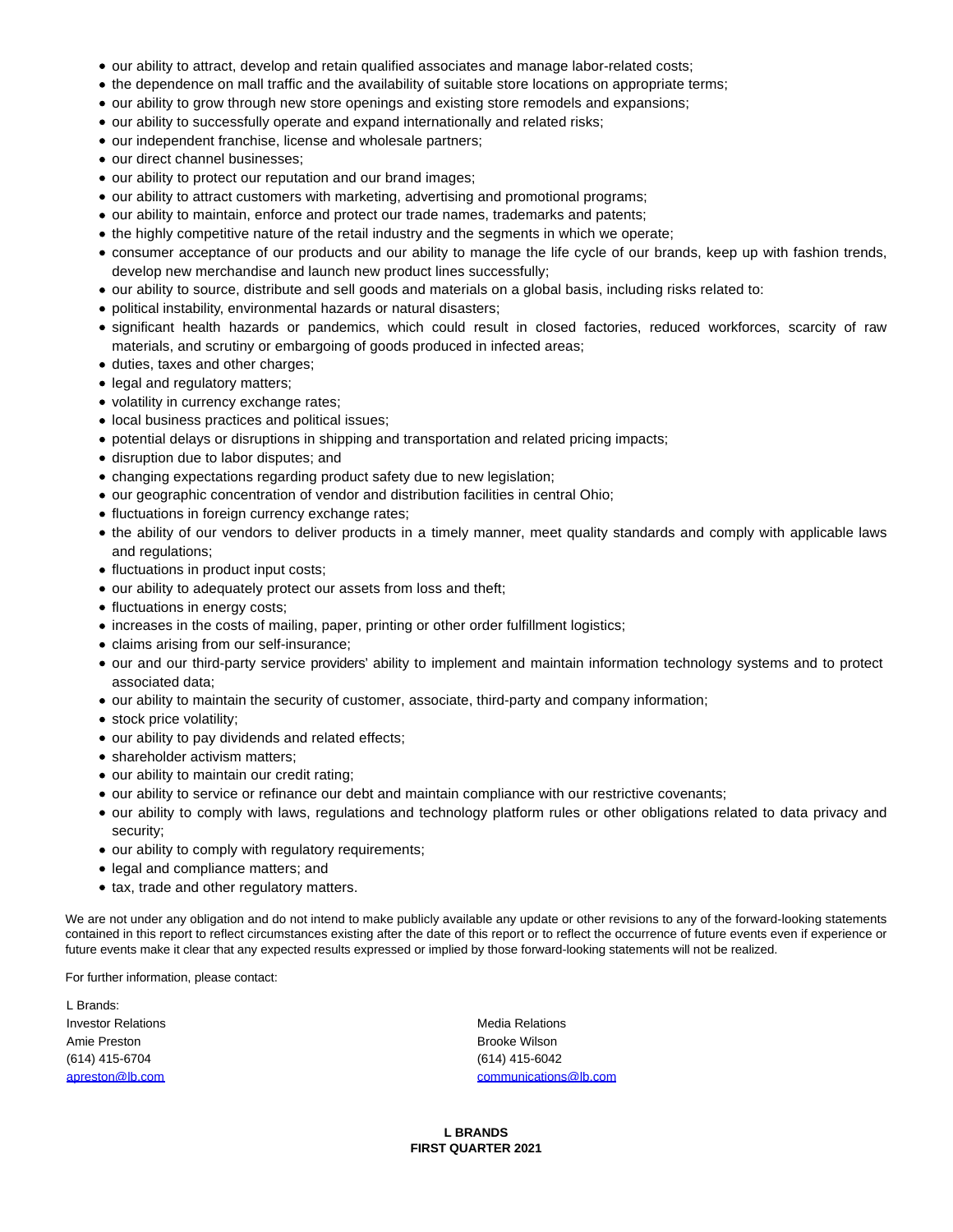#### **Comparable Sales Increase (Decrease) (Stores and Direct):**

|                                | First<br>Quarter<br>2021 | First<br>Quarter<br>2020 |  |
|--------------------------------|--------------------------|--------------------------|--|
| Bath & Body Works <sup>1</sup> | 16%                      | 41%                      |  |
| Victoria's Secret 2            | 25%<br>21%               | (15%)<br>4%              |  |
| L Brands <sup>2</sup>          |                          |                          |  |

**NOTE:** Stores are excluded from the comparable sales calculation when they have been closed for four consecutive days or more. Therefore, comparable sales results exclude periods of time that stores were closed for four consecutive days or more as a result of the COVID-19 pandemic. Refer to our SEC filings for further discussion regarding our comparable sales calculation.

 $1 -$  Results include company-operated stores in the U.S. and Canada and direct sales.

 $2 -$  Results include company-operated stores in the U.S., Canada, the U.K. (pre-joint venture) and Greater China and direct sales.

## **Comparable Sales Increase (Decrease) (Stores Only):**

|                                | First<br>Quarter<br>2021 | First<br>Quarter<br>2020 |  |
|--------------------------------|--------------------------|--------------------------|--|
| Bath & Body Works <sup>1</sup> | 12%                      | 20%                      |  |
| Victoria's Secret <sup>2</sup> | 3%                       | (18%)                    |  |
| L Brands <sup>2</sup>          | 7%                       | (5%)                     |  |

**NOTE:** Stores are excluded from the comparable sales calculation when they have been closed for four consecutive days or more. Therefore, comparable sales results exclude periods of time that stores were closed for four consecutive days or more as a result of the COVID-19 pandemic. Refer to our SEC filings for further discussion regarding our comparable sales calculation.

 $1 -$  Results include company-operated stores in the U.S. and Canada.

2 – Results include company-operated stores in the U.S., Canada, the U.K. (pre-joint venture) and Greater China.

# **Total Sales (Millions):**

|                                              | First<br>Quarter<br>2021 | First<br>Quarter<br>2020 | %<br>lnc/<br>(Dec) | First<br>Quarter<br>2021 | First<br>Quarter<br>2019 | %<br>lnc/<br>(Dec) |
|----------------------------------------------|--------------------------|--------------------------|--------------------|--------------------------|--------------------------|--------------------|
| Bath & Body Works Stores - U.S. and Canada   | \$1,050.5                | \$423.8                  | 147.9%             | \$1,050.5                |                          | \$714.3 47.1%      |
| Bath & Body Works Direct                     | 349.2                    | 288.9                    | 20.9%              | 349.2                    |                          | 156.4 123.3%       |
| Bath & Body Works International <sup>1</sup> | 69.8                     | 47.9                     | 45.7%              | 69.8                     |                          | 48.3 44.5%         |
| <b>Total Bath &amp; Body Works</b>           | \$1.469.5                | \$760.6                  | 93.2%              | \$1,469.5                |                          | \$919.0 59.9%      |
| Victoria's Secret Stores - U.S. and Canada   | \$932.9                  | \$514.0                  | 81.5%              | \$932.9                  | $$1,148.8$ (18.8%)       |                    |
| Victoria's Secret Direct                     | 520.9                    | 307.6                    | 69.4%              | 520.9                    | 362.1                    | 43.9%              |
| Victoria's Secret International 2            | 100.4                    | 72.0                     | 39.4%              | 100.4                    |                          | 159.5 (37.1%)      |
| <b>Total Victoria's Secret</b>               | \$1,554.2                | \$893.6                  | 73.9%              | \$1,554.2                | \$1,670.4                | $(7.0\%)$          |
| Other                                        |                          |                          |                    |                          | 39.4                     |                    |
| <b>L</b> Brands                              | \$3,023.7                | \$1,654.2                | 82.8%              | \$3,023.7                | \$2,628.8                | 15.0%              |

 $1 -$  Results include royalties associated with franchised stores and wholesale sales.

 $2$  – Results include company-operated stores in the U.K. (pre-joint venture) and Greater China, royalties associated with franchised stores and wholesale sales.

#### **Total Company-Operated Stores:**

| <b>Stores at</b> | Opened | <b>Closed</b> | Stores at 5/1/21 |
|------------------|--------|---------------|------------------|
| 1/30/21          |        |               |                  |